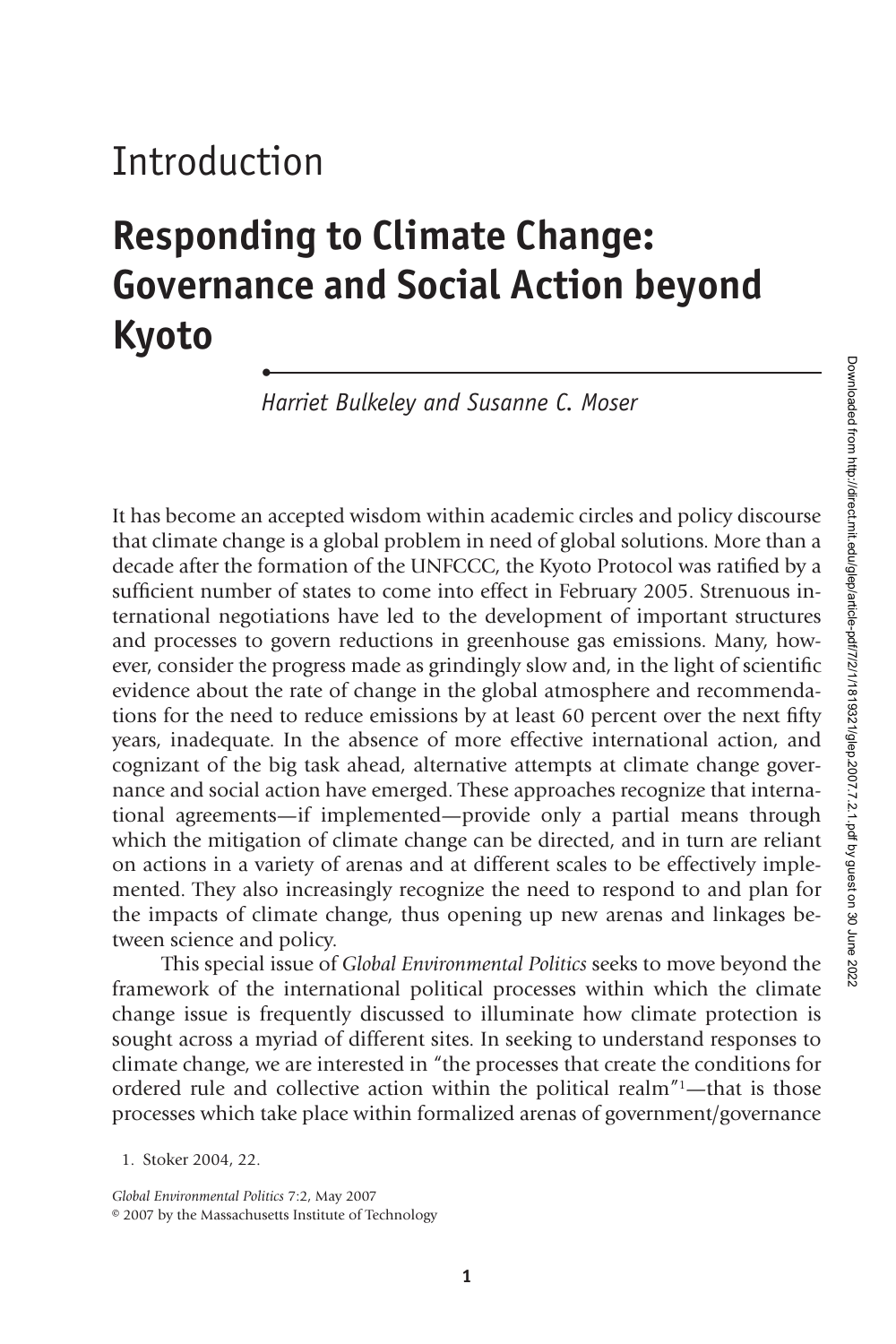and also through the informal means by which other forms of collective action and social mobilization take shape. In taking this approach, this special issue seeks to address two problematic aspects of the dominant approach to the study of global environmental politics. First, in much of the mainstream global environmental politics literature, state and nonstate actors are treated as distinct entities and the focus of attention has been on the role of state-based actors and formal political processes, with the role of nonstate actors significant only insofar as they effect the positions of nation-states and the outcomes of international negotiations.2 While there are some important exceptions which focus on the nature and role of global civil society, those scholars allow the pendulum to swing so far away from the state that it is notable mainly by its absence.<sup>3</sup> Second, the analysis of (global) environmental politics has tended to deal with one geographical scale in isolation from the other levels within which decisionmaking takes place.<sup>4</sup> Not only does this lead to a partial view of the nature of environmental governance and social mobilization, but it also reinforces a relatively naïve view of the nature of governance in the contemporary era as one in which levels of the state can be neatly discerned, borders remain intact, and sovereignty is uncontested.

In seeking to challenge these dominant assumptions, contributors to this special issue provide an account of the multitude of responses to climate change which move beyond the confines of international negotiations between statebased actors to examine the formal and informal arenas within which a variety of actors are engaged in working toward climate protection. From this collection, three themes emerge which warrant particular attention—the nature of climate change governance and social mobilization between and beyond state and nonstate actors; the multi-scalar nature of initiatives and action for climate protection; and the implications of these emerging forms of governing both for how responsibility for collective action problems should be shared and for the success of current approaches.

#### **Beyond Binaries: Climate Protection by State and Nonstate Actors**

The collection of papers demonstrates that a wide range of state and nonstate actors are becoming involved in governance for climate protection; they also suggest that this easy binary is breaking down as "state" actors take on roles of promotion, facilitation, encouragement and advocacy long associated with civil society actors, while at the same time actors from outside the state are becoming responsible for the development of policy goals and their regulation. In her case study of England's North West region, Mander illustrates how governmental,

<sup>2.</sup> Auer 2000; and Litfin 1993.

<sup>3.</sup> Betsill and Bulkeley 2004.

<sup>4.</sup> Bulkeley 2005; see also Adger et al. 2003; and Shaw 2004.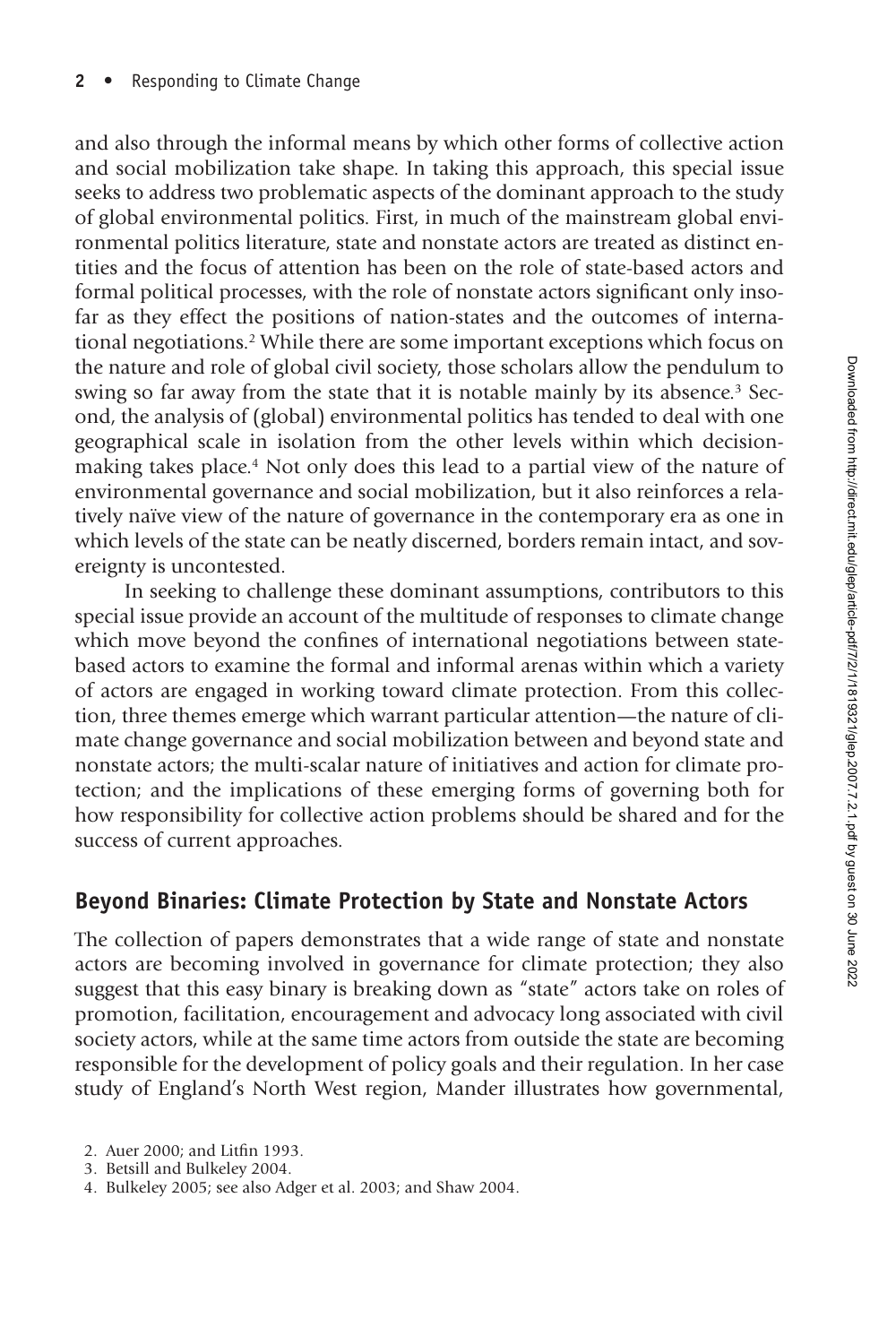nongovernmental and hybrid organizations are simultaneously involved in the development and implementation of renewable energy policy. Walker et al. show how a similar range of actors have been involved in the development of "community" renewable energy projects across the UK. In the US, Dilling describes the range of actors who are getting involved in carbon management and demonstrates how nonstate actors are in some instances getting ahead of state actors and in other instances working with state actors in developing mechanisms for carbon accounting and trading that effectively build carbon-centered climate protection governance. In each case, developing collective action in response to climate change is not a simple matter of lobbying government authorities to take action, but shows how processes of governing for climate protection involve actors across this binary in defining the problem, setting policy agendas and implementing action.

This is not to imply that there is an emerging consensus about the climate protection problem and what should be done about it across different cohorts and coalitions of actors. The motivations for different actors to get involved can differ considerably and as such are not all driven by a common ethical sentiment or material goal. For example, some actors may get involved (as Moser shows for the emerging climate protection movement in the US) because they are impatient with the slow pace of international climate treaty negotiations and they want to see greater emission reduction action get underway immediately. This impatience may be driven by a sense of urgency arising from the incongruence between the scale of the problem and the limited scope of internationally agreed upon emission reduction goals, or from a sense of responsibility to "do the right thing," take leadership where others refuse to do so, or some combination of these reasons. Others may be motivated to get involved in climate protection because they recognize that whatever international targets and emission limits will be developed at the international level will still require subnational implementation. They may see little reason to 'wait and see' especially if important long-term decisions like infrastructure development are being made now. Closely related to this motivation is one frequently found among business pioneers as suggested by Bode et al. in the example of the  $CO<sub>2</sub>$  competition in Hamburg, or as Moser describes, among business leaders and the NGOs that engage them in the US: many early actions to reduce energy use and hence emissions (e.g., through energy efficiency improvements) simply make good business sense—they save cost and thus give a market advantage over others whose expenses remain unchanged.

Another set of actors may be motivated to get involved in climate protection because their efforts can serve as proof of concept "laboratories" for policies and mechanisms, serving as a model for others and thus as mobilizers to exert pressure on other actors in the same sector, the same level of government, and on higher levels government. Again, Moser describes this motivation among US American communities and states. In a slight variation on this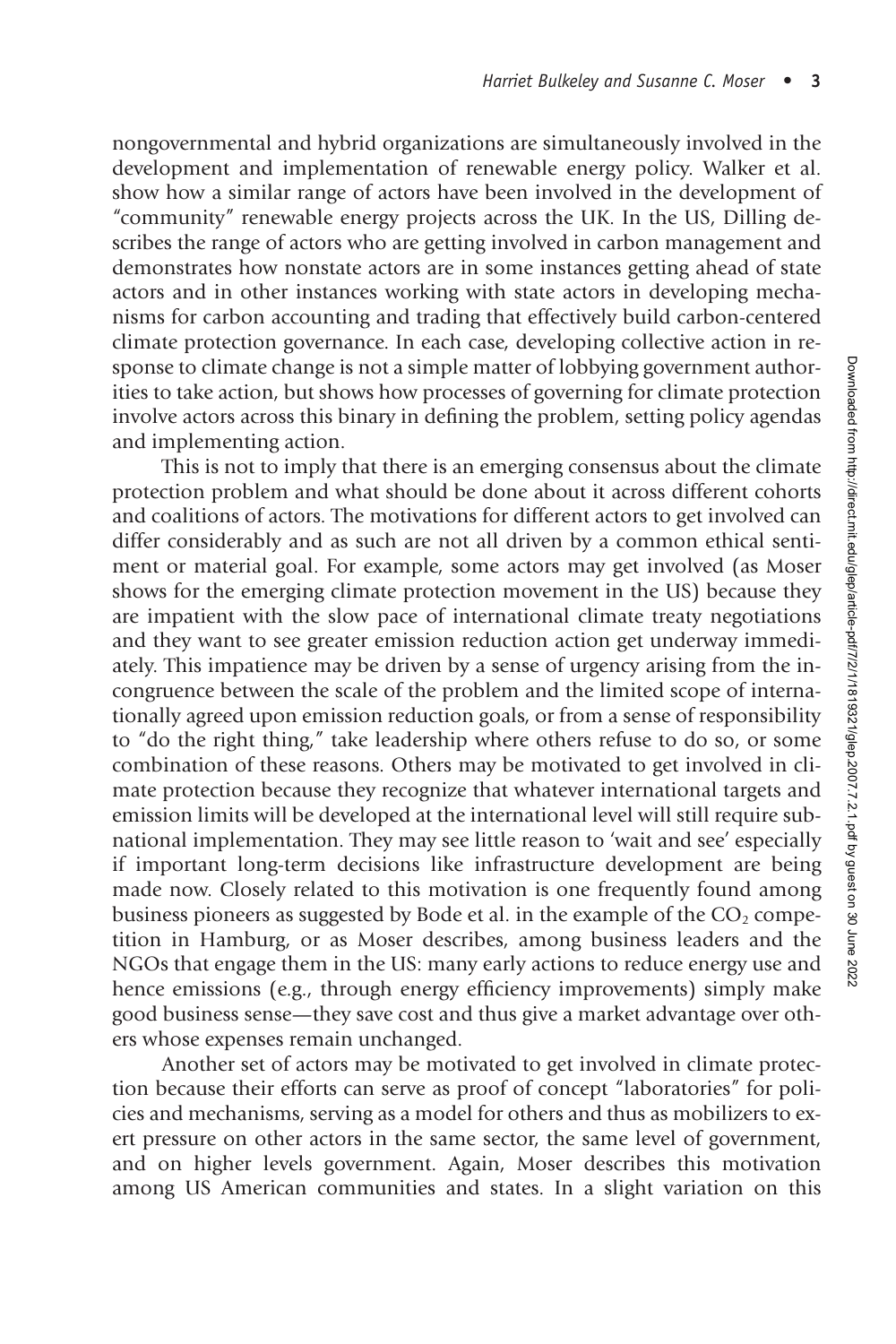theme, Bode et al. demonstrate how experiments with Joint Implementation (JI) and Clean Development Mechanism (CDM) type instruments in Hamburg yielded positive results. They can spawn interest and creativity among those who would implement the mechanisms, but also provide real-life learning experiments that can help refine the instruments for implementation elsewhere. In other cases, as Aall et al. illustrate with respect to municipal climate planning in Norway, the involvement of actors is motivated by political mandate or requirement from a higher level of government which can in turn lead to policy innovation. The two papers on renewable energy development in the United Kingdom (Mander and Walker et al.) illustrate yet another motivation to get involved: climate governance may be a vehicle to realize different, but related policy objectives, such as the diversification and security of energy supplies or the regeneration of communities. This is commonly known as issue linkage in political science and as "spill" in the context of social movements whose submovements come together on common ground. Finally, there are those who are motivated to get into climate action in an effort to undermine or block implementation of whatever policies, guidelines, and mechanisms are being put forward from the international level—as illustrated by Mander in the case of opposition to the development of wind energy, or by Moser in the US climate contrarian countermovement to the emerging climate protection movement.

The papers reveal a spectrum of actors and networks involved in climate protection, from those which are more state-like, with government actors as central players in partnership with a range of other organizations, to more anarchic movements within which we might observe a counter-move to the widely observed disengagement from the polis, perhaps reflecting the antiglobalization sentiment where people feel like they want to take charge again of a life increasingly out of their hands. Considering this array of climate protection governance and social mobilization raises questions about some of the fundamental building blocks of political science, including the nature of the state and its boundaries and how collective action is mobilized and achieved. Moreover, broadening the perspective on the relevant actors involved in global environmental politics in this way illustrates and confirms that there is far more going on in terms of initiatives for climate protection than what is reflected in the daily news or when major international climate policy meetings occur (witness the 11th Conference of the Parties/First Meeting of the Members to the Kyoto Protocol in Montreal in November/December 2005). This plethora of activity also challenges the methods employed by the science community: it is much harder to track, in particular as tracing the actors involved and their relationships across different levels or sites of action is empirically challenging, and it requires a careful examination of the ends that these efforts try to serve, including an assessment of how much is for the express purpose of climate protection and the other ends which are being met through the mantra of climate protection. In addition, difficult questions about the impacts of such initiatives how much reduction in emissions is being achieved and the criteria on which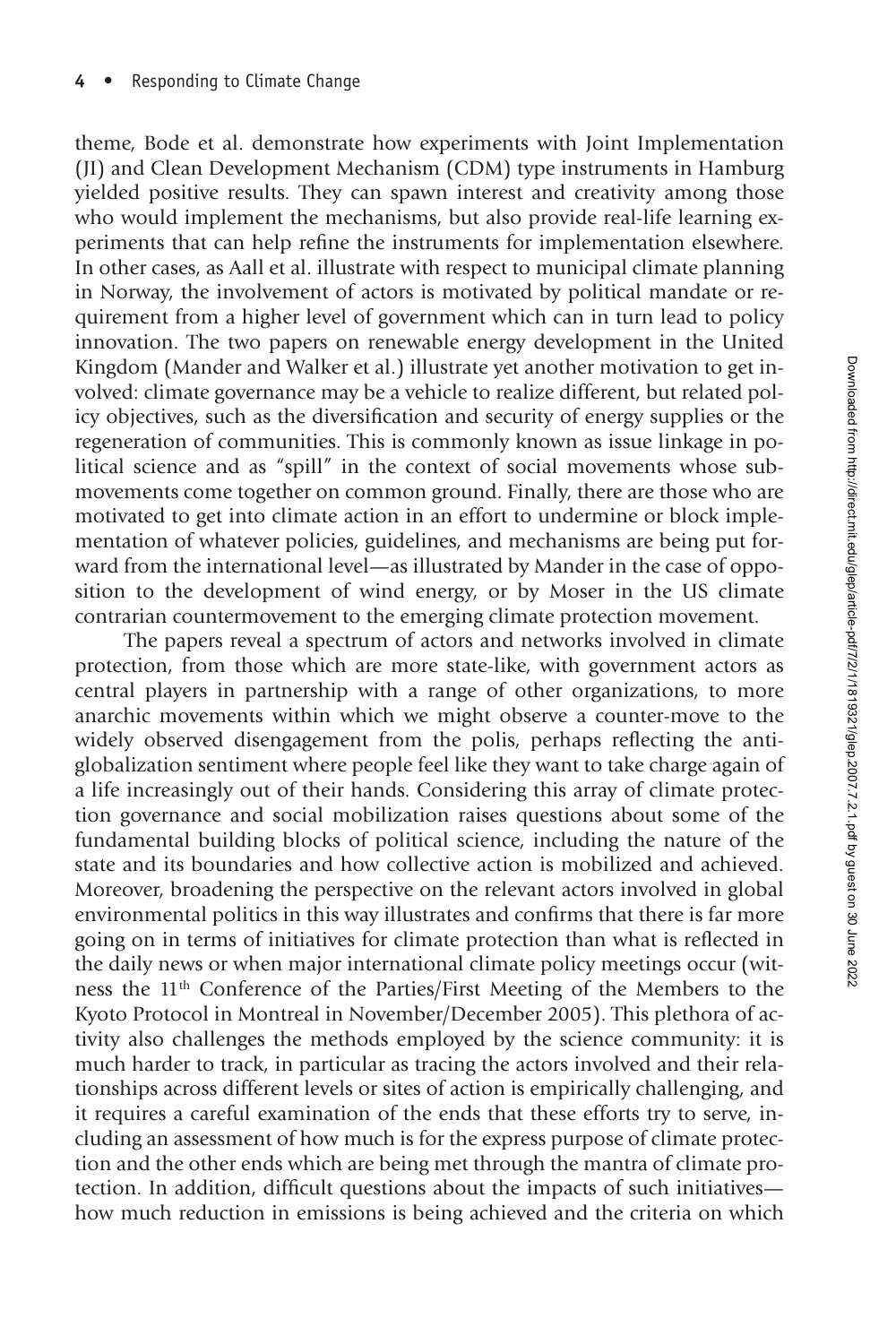success and failure should and can be judged—remain largely unanswered, an issue to which we return below.

### **The Nature of Multi-Scalar Governance for Climate Protection**

In line with emerging work in the field of public policy, the papers in this special issue illustrate how as the "territorial order of modern government" implodes,<sup>5</sup> we are forced to confront not only how policy is made and implemented, but the political arenas, institutional arrangements and governing networks within which such processes take place. This implies that in order to recognize how, where and why climate protection governance is taking place, it is necessary to rethink the boundaries and nature of the polity. Historically, the framework for the organization of political life within which global environmental politics takes place has been considered as the nested tiers of global governance, nation-states, and (sometimes) regional and local governments.<sup>6</sup> This in turn has lead to an historical focus on international negotiations and national implementation, which in turn has led to attention being placed on only part of the "greenhouse gas emissions" problem, primarily focused on largescale emitters and the use of economic instruments and technical fixes in response. These approaches have their place, but are less able to address emissions from other sources, sources which are obscured at the national and international level, such as those which arise from the planning of urban areas for car dependence, or the design of buildings without account of passive solar energy or future changing climates in mind, or indeed of individual behaviors, and changing cultural ideas about what is comfortable, convenient and clean.7

As the papers illustrate, climate governance at different levels and through different arenas can achieve different policy goals through the use of different forms of influence, regulation and sanction. In this sense, an approach to climate protection governance which recognizes its multi-scalar and networked nature is not only conceptually necessary but also an empirical reality. For example, at the international level policy-makers negotiate rules for international emission reduction mechanisms (like CDM), whereas at the national level they can set federal standards of efficiency, or provide incentives for R&D, whereas at sub-national levels decision-makers can implement transportation planning measures, renewable energy production, or develop carbon governance schemes. In addition through processes of learning and lobbying taking place in transnational networks, new norms about what the climate protection challenge is and how it should be addressed are being forged. While regional initiatives and national policies have tended to focus on emissions from the industrial and energy sectors (Betsill), the papers in this special issues show that in

<sup>5.</sup> Hajer 2003, 183.

<sup>6.</sup> Bulkeley 2005.

<sup>7.</sup> Shove 2003.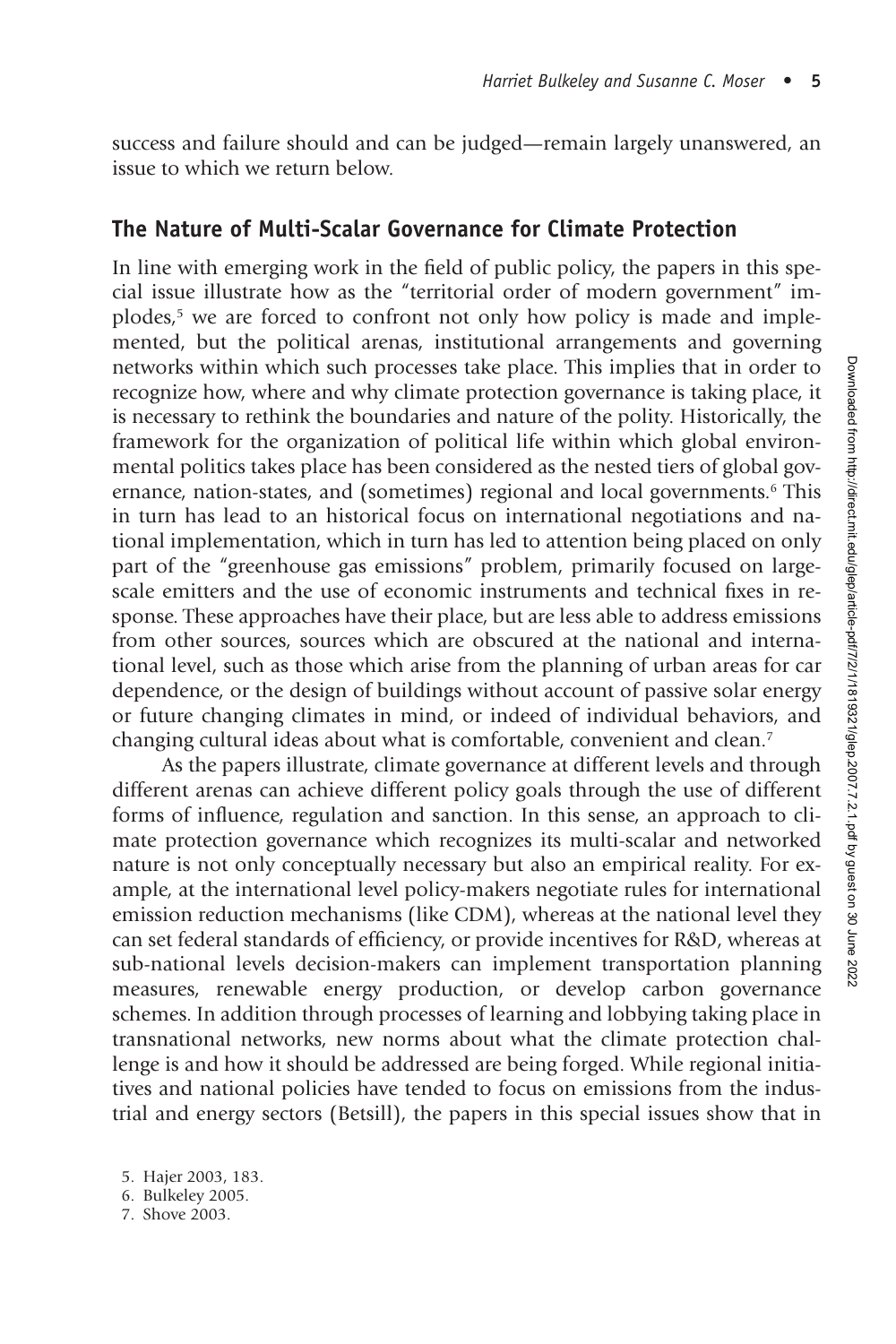order to gain purchase on the other sectors from which emissions are generated, or through which carbon sinks are developed, multiple levels of government and arenas of governance are required (Aall et al., Dilling, Mander). Thus, through multiple framings of the climate protection problem and the use of different governance instruments and approaches, different state and nonstate actors—pro and con a given strategy—are being mobilized, creating distinct politics and a differentiated and fragmented landscape of policy implementation and contestation.

Although Betsill's paper supports the use of a multi-level governance framework for analyzing this more complex picture of climate governance, she rejects any simplistic interpretation which neatly stacks one scale of policy intervention on top of another. Echoing the increasing realization within the study of Global Environmental Politics and reflecting historical insights from environmental policy-making in federalist systems like the United States, the papers in this issue confirm a move away from a notion of lower levels of governments merely as "implementers" of higher-level government policies. While regional organizations (Betsill) and national governments (Aall et al., Bode et al., Walker et al.) as much as emerging carbon markets (Dilling) require an "implementation infrastructure," the papers also move us toward a more complex understanding in which climate protection policy can originate at any level but requires a certain degree of integration with efforts at other levels. As Bulkeley and Betsill8 have found in their studies of local communities in Europe, Australia and the US (also reflected in the papers by Aall et al., Mander and Moser in this issue), local initiatives in emission reductions can produce policy innovation and leadership, but most can only go so far if actors at that level do not have the power to affect decision-making at other levels. The papers illustrate how in the realpolitik of climate protection this need to act across multiple arenas of governance at different scales—large regions (e.g., NAFTA), sub-national regions (e.g., England's North West), municipalities and communities—is being recognized. They demonstrate empirically that these arenas are increasingly being invoked by policy-makers as sites for intervention for climate protection. However, this process is not uncontested as, for example, different coalitions mobilize to object to the resolution of climate protection policy regionally, as in the case of wind farms (Mander), and how differences across regional coalitions, in this case NAFTA (Betsill), militate against the development of effective climate change action at their level of influence.

Given the myriad of activities which are taking place in the name of climate protection, and the importance of actors at different levels and in different arenas in shaping the potential effectiveness of these initiatives, the question arises as to whether more "joined up" governance for climate protection is either possible or desirable. The increasing presence of networked forms of climate governance—among municipalities, some regions, and between corpo-

<sup>8.</sup> Bulkeley and Betsill 2003; and Bulkeley and Betsill 2005.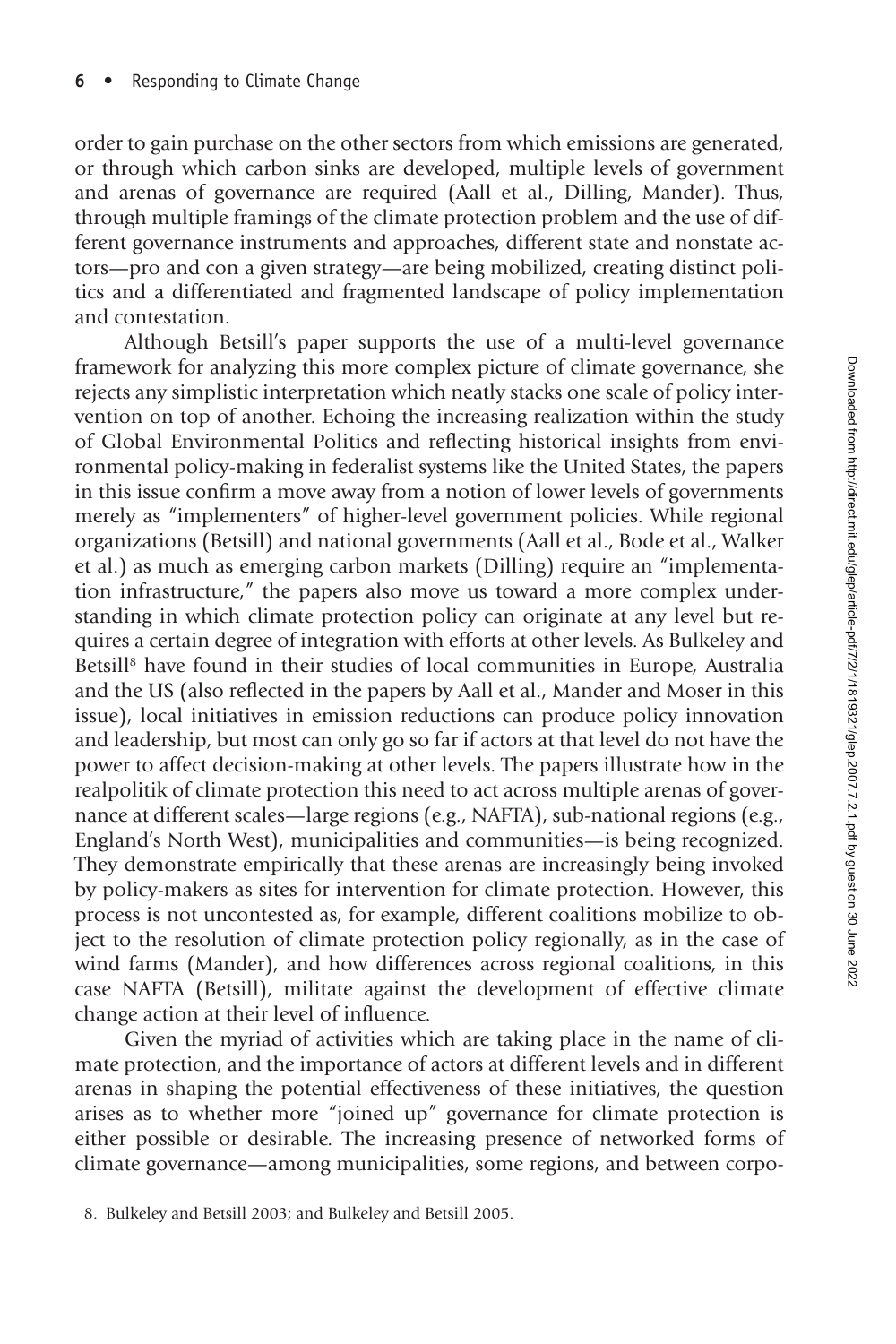rate and sub-national government actors—suggests that some degree of coordination horizontally is seen as desirable by participants. Equally, there is some evidence that integration between levels of government (Aall et al., Betsill) in pursuit of climate protection is taking place, perhaps providing the basis for the facilitation of "climate friendly" behavior through the use of mandatory and voluntary instruments from the "top down" while providing policy innovations and a sense of political mobilization from the "bottom up." Such coordinated activities may be desirable in terms of offering the much sought after "level playing field" for the business sector and for their efficiency. As Working Group 3 of the IPCC argued in 2001, internationally coordinated and nationally cross-sectorally integrated efforts may be more cost-effective compared to their uncoordinated, un-integrated alternatives because of the reduction in transaction costs, time efficiencies, and opportunities to build economies of scale.<sup>9</sup> However, given that the logical extension of the call for greater integration in policy for climate protection might mean—given the scope and range of the issue—integrating everything with everything else, efficiency may be lost as the inertia of joining efforts creeps in. Equally, while calls for greater co-ordination are frequent, to paraphrase a recent speech by Klaus Töpfer, Executive Director of UNEP in 2005 in Berlin, few actually wish to be cocoordinated, or indeed do the coordinating. The time taken to achieve the political will required to join up policy—particularly in a complex issue area such as climate protection where several agendas are being simultaneously pursued may be too high a price to pay for achieving action on the ground in an expedient manner. However, without such attempts to increase the interlinkage and coordination across discrete policy initiatives, levels of government and sites of climate protection action, real questions arise as to the overall effectiveness of a fragmented attempt at governing this global issue.

## **Implications and Outlook: Quo Vadis Future Climate Governance?**

The papers brought together in this special issue—although focused on Europe and North America—illustrate the diversity and range of actions being undertaken in the name of climate protection. The question is no longer one of what is happening beyond Kyoto, but rather what does it mean? As Walker et al. ask in their paper, is all this activity adding up to anything concrete, and how should such initiatives be evaluated? What should be the balance between evaluating these dispersed actions in terms of emission reductions and in terms of the wider other goals they might seek to address? Moser also reminds us that the emergence of widespread movements (or scaled-up efforts) is never assured. So, where are we at present, and *quo vadis?*

One empirical answer we find from this collection is that over the past few years, climate governance has effectively been taken out of (or at least beyond)

9. IPCC 2001.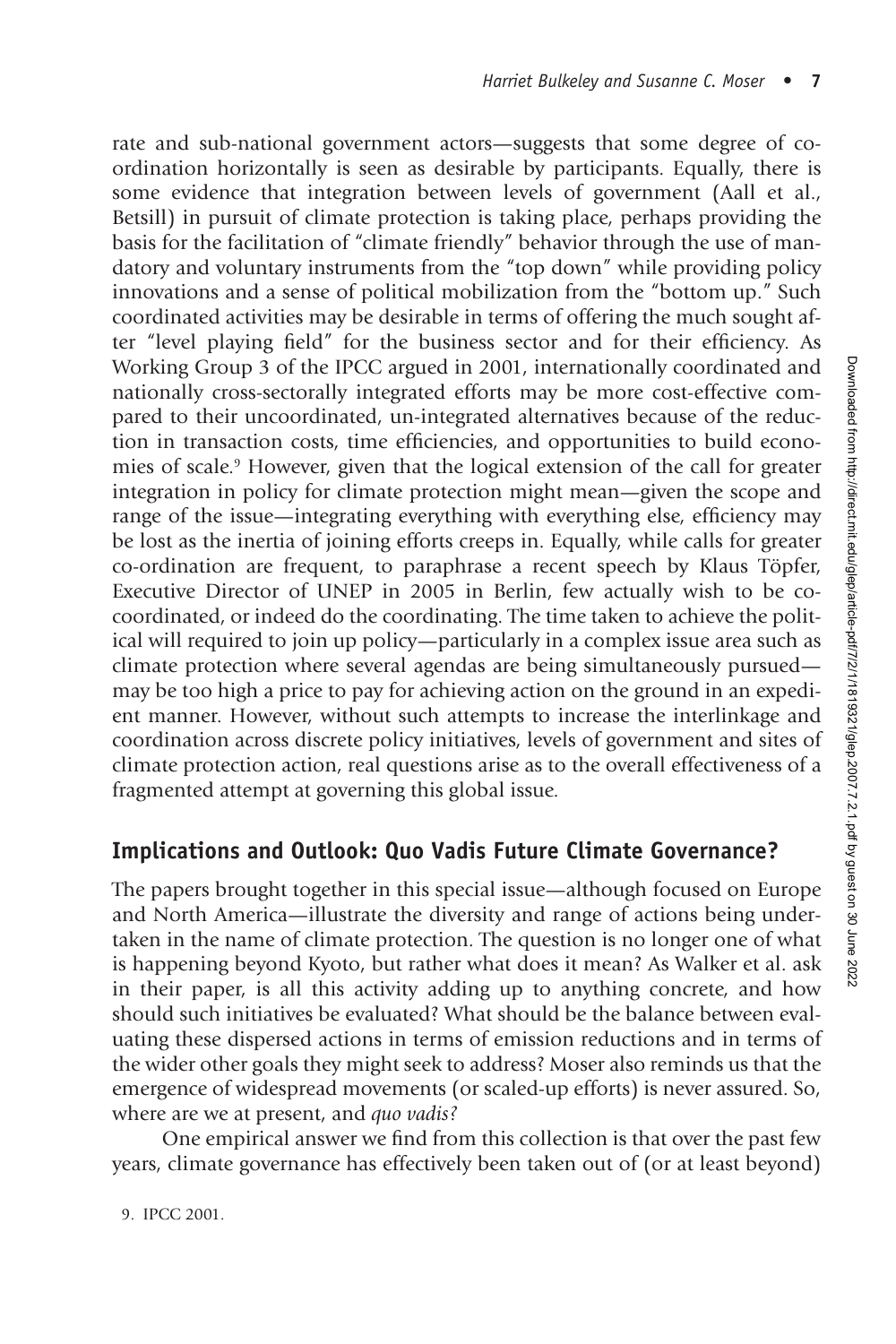the hands of international negotiators. However history will judge the impact of this diversification in governance, it is surely less controllable than through traditional, hierarchical forms of authority. What are the implications of this development? Maybe the inclusion of a greater number of actors at many more sites of action will increase the chances for policy innovation, or indeed of "policy surprises." Maybe the multiplication of efforts will lead to quicker policy progress and change. On the other hand, the ad hoc development of multiple schemes and initiatives may lead to a situation of policy chaos, one which might make the implementation of climate protection more expensive than if done in a concerted, coordinated manner. As might be expected, the papers in this collection provide a diversity of clues to this intriguing set of questions. For some, action beyond the coordinated system of international climate change governance is taking place with some degree of success (Bode et al., Moser), while for others, the implementation of schemes for climate protection may work only in the context of a joined up system of multilevel governance (Aall et al., Betsill, Mander).

The multiplication and diversification of actors and sites of action also raises questions of responsibility: if climate protection becomes everyone's responsibility, does it end up being no one's? What is the role of the nation state in being held to account for its actions or inactions? And how do we ensure, measure, and—if necessary—enforce accountability in other initiatives undertaken by actors outside the state? The empirical answer to the question of responsibility appears to be that a multi-scale, multi-actor vision of responsibility for climate protection is beginning to be realized. In fact, one may argue that the involvement of many—wherever they may be situated—is not only appropriate but necessary to manage this global, multi-faceted problem. Of course, as with any commons problem, the danger of free-riding is real, yet better (if always imperfect) rules of engagement, performance and accountability can be instituted to lessen the risk of the tragedy of the commons.10 The proliferation of actors, however, is not unusual at this stage of a large-scale societal transformation process, and as the pioneers and early adopters gain momentum, even later adopters and laggards eventually come along.<sup>11</sup> The bigger challenges may lie in: (a) the very real danger of waning long-term commitment given the multi-generational challenge that climate change is; (b) realizing a sufficiently comprehensive system of climate governance and associated societal transformations in time to prevent catastrophic climate change; and (c) managing the turbulent changes that accompany such deep societal transformations without major negative unintended side-effects.<sup>12</sup>

Finally, the multiplication of nonstate actors across different scales and networks is having an impact on how climate protection is being conceptual-

<sup>10.</sup> Dietz et al. 2003.

<sup>11.</sup> Rogers 2003.

<sup>12.</sup> Kemp and Rotmans 2004; Moser and Dilling 2004; and Raskin et al. 2002.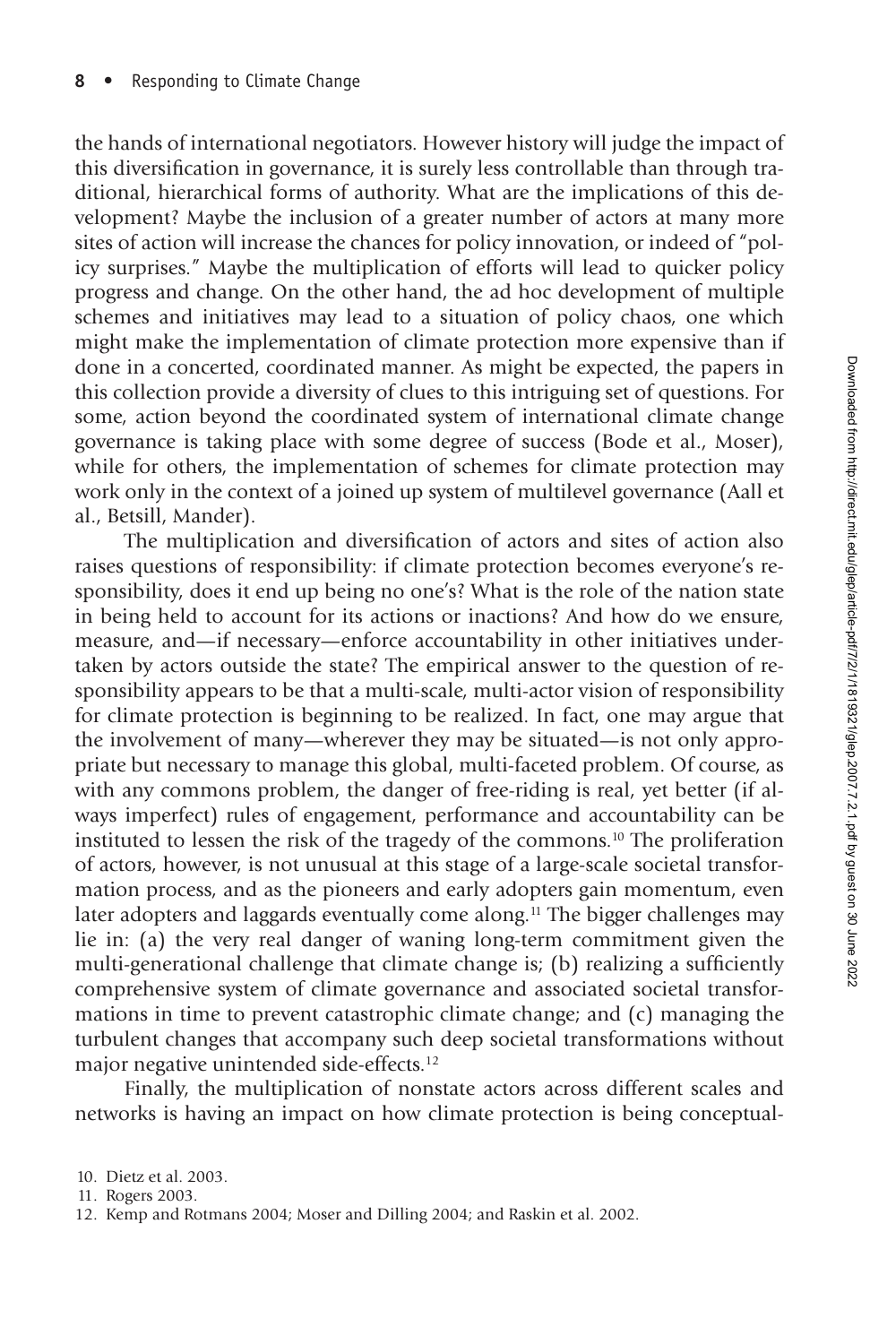ized, framed, and debated within policy circles and in the interested public at large. Several of the papers (e.g., Betsill, Moser, Walker et al.) discuss how the mobilization of different actors requires finding common languages, and common visions of what is to be achieved. What we observe is the emergence of many parallel discourses, for example, linking climate to sustainability, or climate and social justice. In some instances, changing frames and debates may make the governance of climate protection easier as more people are brought to the table, more actors are being engaged, and more hands, hearts, and heads are brought to bear on a complex problem. In others, governance may become more difficult and time-consuming, as building consensus around problem definitions and policy solutions have to account for an increasing number of related concerns. In either case, the contributions to this special issue demonstrate that governance and social action for climate protection is taking place beyond Kyoto. The task ahead is for the academic community to grasp the implications of this for both the future of our disciplines, and of our worlds.

#### **References**

- Adger N., K. Brown, J. Fairbrass, A. Jordan, J. Paavola, S. Rosendo, and G. Seyfang. 2003. Governance for Sustainability: Towards a "Thick" Understanding of Environmental Decision Making. *Environment and Planning A* 35 (6): 1095–1110.
- Auer, M. 2000. Who Participates in Global Environmental Governance? Partial Answers from International Relations Theory. *Policy Sciences* 33 (2): 155–180
- Betsill, M. M., and H. Bulkeley. 2004. Transnational Networks and Global Environmental Governance: The Cities for Climate Protection Program. *International Studies Quarterly* 48 (2): 471–493.
- Bulkeley, H. 2005. Reconfiguring Environmental Governance: Towards a Politics of Scales and Networks. *Political Geography* 24 (8): 875–902.
- Bulkeley, H., and M. M. Betsill. 2003. *Cities and Climate Change: Urban Sustainability and Global Environmental Governance.* London: Routledge.
- ———. 2005. Rethinking Sustainable Cities: Multilevel Governance and the "Urban" Politics of Climate Change. *Environmental Politics* 14 (1): 42–63.
- Dietz, T., E. Ostrom, and P. C. Stern. 2003. The Struggle to Govern the Commons. *Science* 302 (5652): 1907–1912.
- Hajer, M. 2003 Policy Without Polity? Policy Analysis and the Institutional Void. *Policy Sciences* 36 (2): 175–195.
- Intergovernmental Panel on Climate Change (IPCC) 2001. *Climate Change 2001: Mitigation.* Contributions of Working Group 3 of the IPCC. Cambridge University Press, New York, NY.
- Kemp, R., and J. Rotmans. 2004. *Transitions Towards Sustainability.* Edward Elgar, London, UK.
- Litfin, K. 1993. Ecoregimes: Playing Tug of War with the Nation State. In *The State and Social Power in Global Environmental Politics,* edited by Ronnie Lipschutz and Ken Conca, 94–117. New York: Columbia University Press.
- Moser, S. C., and L. Dilling. 2004. Making Climate Hot: Communicating the Urgency and Challenge of Global Climate Change. *Environment* 46 (10): 32–46.